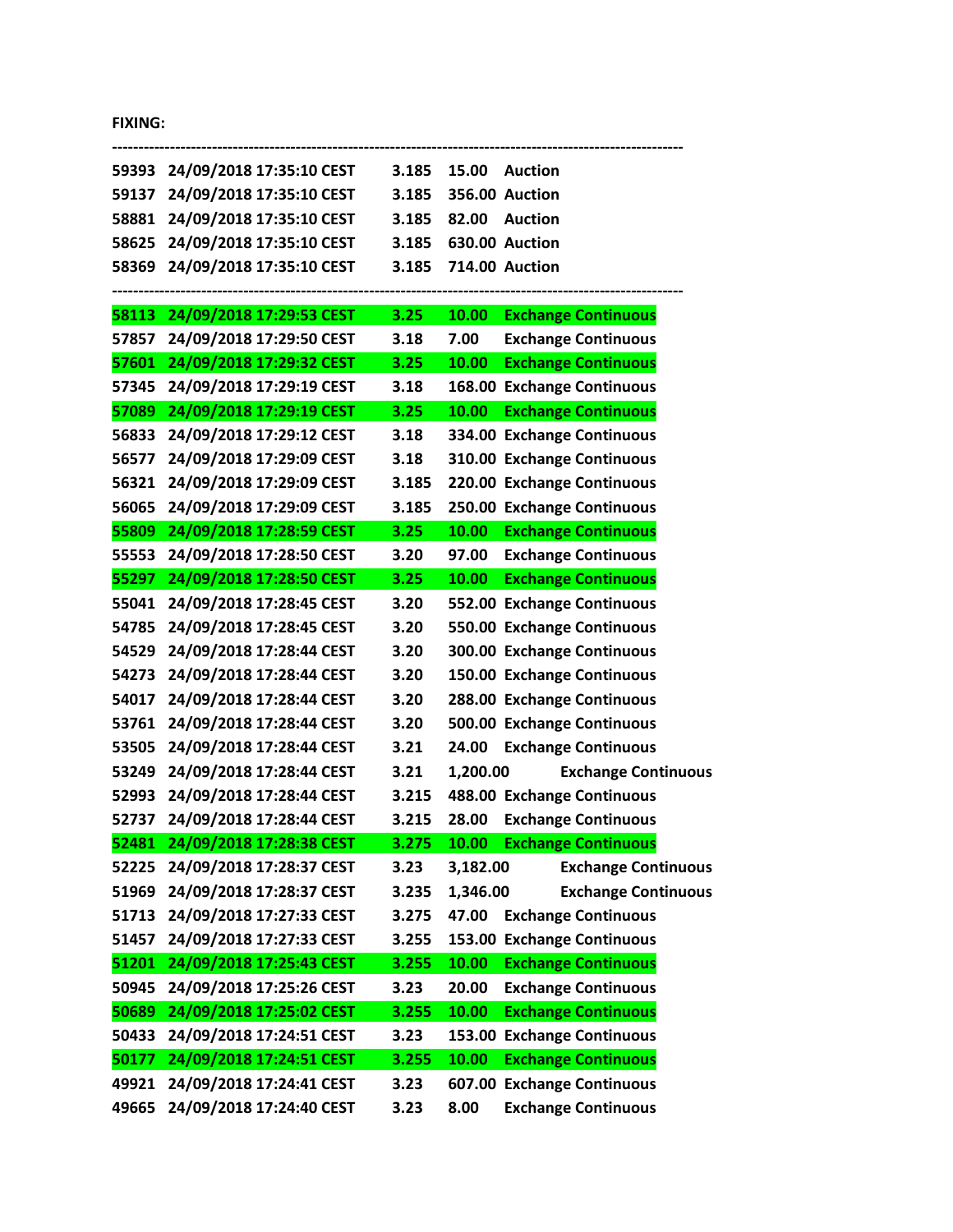| 49409 | 24/09/2018 17:24:38 CEST | 3.235 | 111.00 Exchange Continuous             |
|-------|--------------------------|-------|----------------------------------------|
| 49153 | 24/09/2018 17:24:38 CEST | 3.235 | 494.00 Exchange Continuous             |
| 48897 | 24/09/2018 17:24:38 CEST | 3.235 | 895.00 Exchange Continuous             |
| 48641 | 24/09/2018 16:59:57 CEST | 3.255 | 10.00<br><b>Exchange Continuous</b>    |
| 48385 | 24/09/2018 16:59:44 CEST | 3.235 | 200.00 Exchange Continuous             |
| 48129 | 24/09/2018 16:59:44 CEST | 3.255 | 10.00<br><b>Exchange Continuous</b>    |
| 47873 | 24/09/2018 16:58:18 CEST | 3.235 | 905.00 Exchange Continuous             |
| 47617 | 24/09/2018 16:58:17 CEST | 3.25  | 1,700.00<br><b>Exchange Continuous</b> |
| 47361 | 24/09/2018 16:41:16 CEST | 3.275 | 10.00<br><b>Exchange Continuous</b>    |
| 47105 | 24/09/2018 16:39:17 CEST | 3.235 | 113.00 Exchange Continuous             |
| 46849 | 24/09/2018 16:39:17 CEST | 3.235 | 350.00 Exchange Continuous             |
| 46593 | 24/09/2018 16:39:17 CEST | 3.24  | 100.00 Exchange Continuous             |
| 46337 | 24/09/2018 16:39:17 CEST | 3.24  | 50.00<br><b>Exchange Continuous</b>    |
| 46081 | 24/09/2018 16:13:09 CEST | 3.275 | 30.00<br><b>Exchange Continuous</b>    |
| 45825 | 24/09/2018 15:36:11 CEST | 3.275 | 10.00<br><b>Exchange Continuous</b>    |
| 45569 | 24/09/2018 15:11:44 CEST | 3.23  | 199.00 Exchange Continuous             |
| 45313 | 24/09/2018 15:11:43 CEST | 3.275 | 10.00<br><b>Exchange Continuous</b>    |
| 45057 | 24/09/2018 15:11:37 CEST | 3.23  | 802.00 Exchange Continuous             |
| 44801 | 24/09/2018 15:11:32 CEST | 3.235 | 76.00<br><b>Exchange Continuous</b>    |
| 44545 | 24/09/2018 15:11:32 CEST | 3.235 | 387.00 Exchange Continuous             |
| 44289 | 24/09/2018 15:11:32 CEST | 3.235 | 1,513.00<br><b>Exchange Continuous</b> |
| 44033 | 24/09/2018 15:04:19 CEST | 3.275 | 10.00<br><b>Exchange Continuous</b>    |
| 43777 | 24/09/2018 15:04:11 CEST | 3.235 | 1.00<br><b>Exchange Continuous</b>     |
| 43521 | 24/09/2018 15:00:26 CEST | 3.275 | 10.00<br><b>Exchange Continuous</b>    |
| 43265 | 24/09/2018 14:59:23 CEST | 3.235 | 9.00<br><b>Exchange Continuous</b>     |
| 43009 | 24/09/2018 14:58:57 CEST | 3.275 | 10.00<br><b>Exchange Continuous</b>    |
| 42753 | 24/09/2018 14:58:31 CEST | 3.235 | 700.00 Exchange Continuous             |
| 42497 | 24/09/2018 14:54:47 CEST | 3.275 | 10.00<br><b>Exchange Continuous</b>    |
| 42241 | 24/09/2018 14:54:30 CEST | 3.23  | 29.00<br><b>Exchange Continuous</b>    |
| 41985 | 24/09/2018 14:54:23 CEST | 3.235 | <b>Exchange Continuous</b><br>2,704.00 |
| 41729 | 24/09/2018 14:54:23 CEST | 3.235 | 720.00 Exchange Continuous             |
| 41473 | 24/09/2018 14:23:08 CEST | 3.285 | 10.00<br><b>Exchange Continuous</b>    |
| 41217 | 24/09/2018 14:22:53 CEST | 3.235 | 170.00 Exchange Continuous             |
| 40961 | 24/09/2018 14:22:53 CEST | 3.285 | <b>Exchange Continuous</b><br>10.00    |
| 40705 | 24/09/2018 14:22:46 CEST | 3.235 | 237.00 Exchange Continuous             |
| 40449 | 24/09/2018 14:22:46 CEST | 3.285 | 700.00 Exchange Continuous             |
| 40193 | 24/09/2018 14:06:29 CEST | 3.285 | 19.00<br><b>Exchange Continuous</b>    |
| 39937 | 24/09/2018 14:06:17 CEST | 3.235 | 156.00 Exchange Continuous             |
| 39681 | 24/09/2018 14:06:17 CEST | 3.285 | 10.00<br><b>Exchange Continuous</b>    |
| 39425 | 24/09/2018 14:06:07 CEST | 3.235 | 1,211.00<br><b>Exchange Continuous</b> |
| 39169 | 24/09/2018 14:06:04 CEST | 3.30  | 246.00 Exchange Continuous             |
| 38913 | 24/09/2018 14:06:04 CEST | 3.30  | 24.00<br><b>Exchange Continuous</b>    |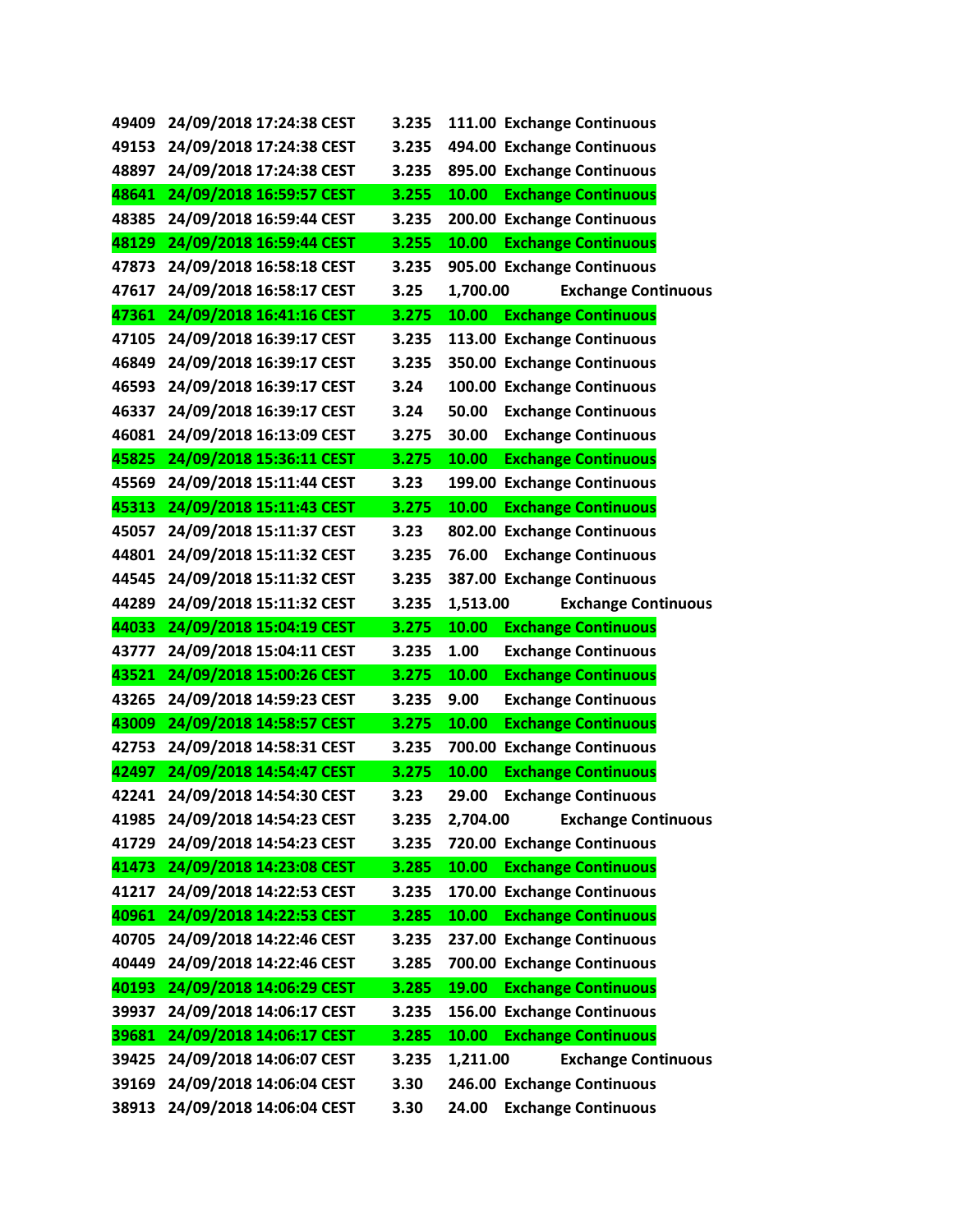| 38657 | 24/09/2018 14:06:04 CEST | 3.30  |        | 150.00 Exchange Continuous |
|-------|--------------------------|-------|--------|----------------------------|
| 38401 | 24/09/2018 14:06:04 CEST | 3.30  |        | 500.00 Exchange Continuous |
| 38145 | 24/09/2018 14:06:04 CEST | 3.30  |        | 330.00 Exchange Continuous |
| 37889 | 24/09/2018 14:06:04 CEST | 3.30  |        | 143.00 Exchange Continuous |
| 37633 | 24/09/2018 14:06:04 CEST | 3.29  |        | 400.00 Exchange Continuous |
| 37377 | 24/09/2018 14:06:04 CEST | 3.28  |        | 250.00 Exchange Continuous |
| 37121 | 24/09/2018 14:06:04 CEST | 3.27  |        | 326.00 Exchange Continuous |
| 36865 | 24/09/2018 14:06:04 CEST | 3.27  | 10.00  | <b>Exchange Continuous</b> |
| 36609 | 24/09/2018 14:06:04 CEST | 3.26  |        | 545.00 Exchange Continuous |
| 36353 | 24/09/2018 14:06:04 CEST | 3.26  | 276.00 | <b>Exchange Continuous</b> |
| 36097 | 24/09/2018 14:03:43 CEST | 3.26  | 50.00  | <b>Exchange Continuous</b> |
| 35841 | 24/09/2018 13:57:44 CEST | 3.26  | 10.00  | <b>Exchange Continuous</b> |
| 35585 | 24/09/2018 13:57:38 CEST | 3.22  | 62.00  | <b>Exchange Continuous</b> |
| 35329 | 24/09/2018 13:57:38 CEST | 3.22  | 100.00 | <b>Exchange Continuous</b> |
| 35073 | 24/09/2018 13:57:38 CEST | 3.26  |        | 152.00 Exchange Continuous |
| 34817 | 24/09/2018 13:45:11 CEST | 3.27  | 10.00  | <b>Exchange Continuous</b> |
| 34561 | 24/09/2018 13:45:03 CEST | 3.215 |        | 161.00 Exchange Continuous |
| 34305 | 24/09/2018 13:45:03 CEST | 3.215 | 163.00 | <b>Exchange Continuous</b> |
| 34049 | 24/09/2018 13:45:03 CEST | 3.23  | 32.00  | <b>Exchange Continuous</b> |
| 33793 | 24/09/2018 13:45:03 CEST | 3.23  | 55.00  | <b>Exchange Continuous</b> |
| 33537 | 24/09/2018 13:30:37 CEST | 3.27  | 10.00  | <b>Exchange Continuous</b> |
| 33281 | 24/09/2018 13:30:28 CEST | 3.25  |        | 100.00 Exchange Continuous |
| 33025 | 24/09/2018 13:29:04 CEST | 3.27  | 10.00  | <b>Exchange Continuous</b> |
| 32769 | 24/09/2018 13:20:02 CEST | 3.25  | 100.00 | <b>Exchange Continuous</b> |
| 32513 | 24/09/2018 13:13:12 CEST | 3.27  | 10.00  | <b>Exchange Continuous</b> |
| 32257 | 24/09/2018 12:58:42 CEST | 3.23  | 168.00 | <b>Exchange Continuous</b> |
| 32001 | 24/09/2018 12:58:42 CEST | 3.23  | 50.00  | <b>Exchange Continuous</b> |
| 31745 | 24/09/2018 12:55:47 CEST | 3.23  | 227.00 | <b>Exchange Continuous</b> |
| 31489 | 24/09/2018 12:55:42 CEST | 3.24  | 33.00  | <b>Exchange Continuous</b> |
| 31233 | 24/09/2018 12:55:40 CEST | 3.25  | 42.00  | <b>Exchange Continuous</b> |
| 30977 | 24/09/2018 12:55:35 CEST | 3.25  |        | 264.00 Exchange Continuous |
| 30721 | 24/09/2018 12:55:35 CEST | 3.25  |        | 625.00 Exchange Continuous |
| 30465 | 24/09/2018 12:55:35 CEST | 3.25  |        | 354.00 Exchange Continuous |
| 30209 | 24/09/2018 12:55:35 CEST | 3.25  |        | 225.00 Exchange Continuous |
| 29953 | 24/09/2018 12:55:35 CEST | 3.25  |        | 490.00 Exchange Continuous |
| 29697 | 24/09/2018 12:50:05 CEST | 3.24  |        | 153.00 Exchange Continuous |
| 29441 | 24/09/2018 12:45:25 CEST | 3.25  | 10.00  | <b>Exchange Continuous</b> |
| 29185 | 24/09/2018 12:33:46 CEST | 3.24  |        | 314.00 Exchange Continuous |
| 28929 | 24/09/2018 12:12:10 CEST | 3.26  | 56.00  | <b>Exchange Continuous</b> |
| 28673 | 24/09/2018 12:02:56 CEST | 3.26  |        | 300.00 Exchange Continuous |
| 28417 | 24/09/2018 11:54:18 CEST | 3.275 | 10.00  | <b>Exchange Continuous</b> |
| 28161 | 24/09/2018 11:54:06 CEST | 3.255 | 37.00  | <b>Exchange Continuous</b> |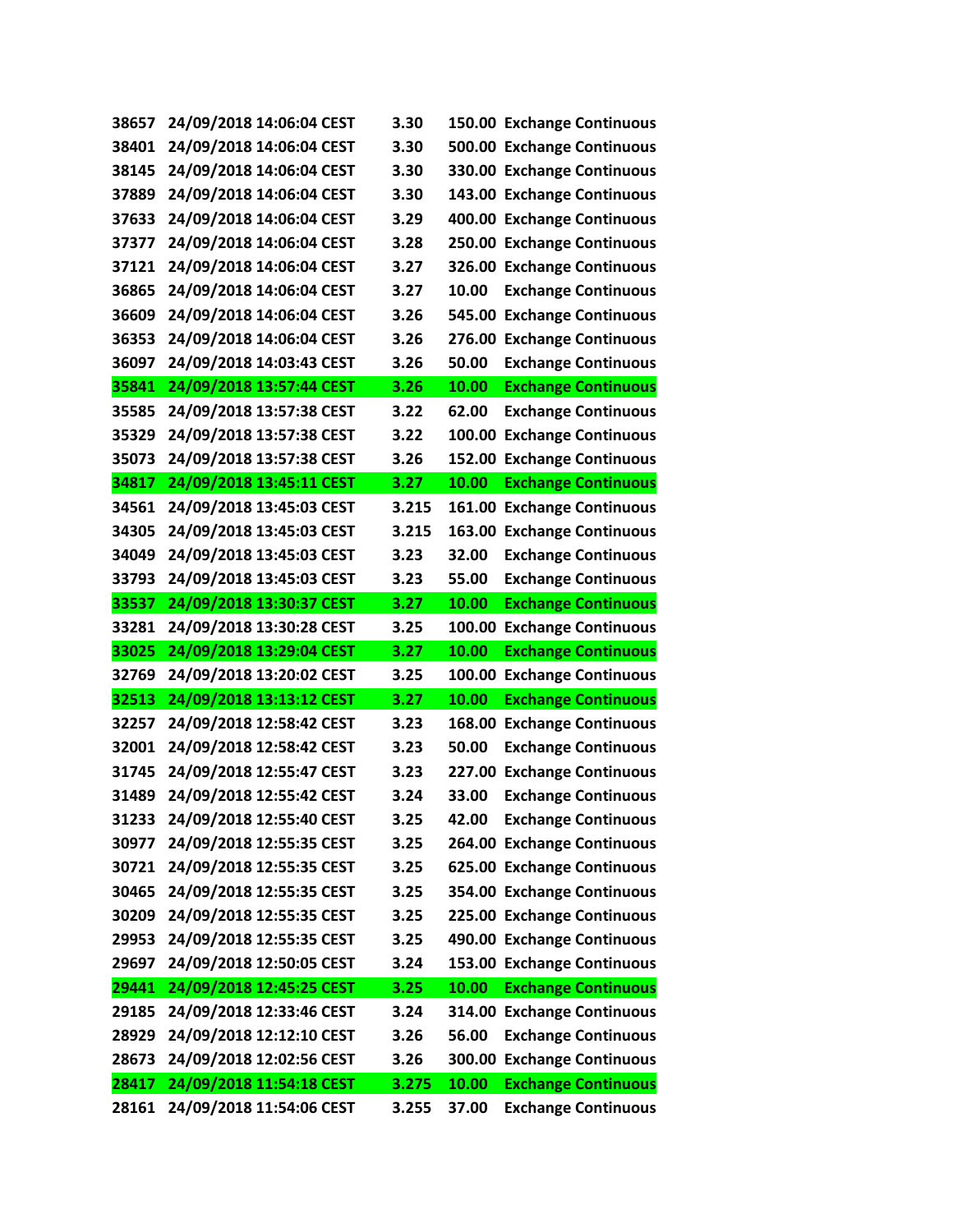| 27905 | 24/09/2018 11:54:06 CEST | 3.255 | 135.00 Exchange Continuous             |
|-------|--------------------------|-------|----------------------------------------|
| 27649 | 24/09/2018 10:38:32 CEST | 3.28  | 247.00 Exchange Continuous             |
| 27393 | 24/09/2018 10:38:32 CEST | 3.28  | 153.00 Exchange Continuous             |
| 27137 | 24/09/2018 10:38:32 CEST | 3.28  | 10.00<br><b>Exchange Continuous</b>    |
| 26881 | 24/09/2018 10:36:51 CEST | 3.24  | <b>Exchange Continuous</b><br>28.00    |
| 26625 | 24/09/2018 10:28:22 CEST | 3.28  | 10.00<br><b>Exchange Continuous</b>    |
| 26369 | 24/09/2018 10:28:09 CEST | 3.28  | 10.00<br><b>Exchange Continuous</b>    |
| 26113 | 24/09/2018 10:28:03 CEST | 3.235 | 646.00 Exchange Continuous             |
| 25857 | 24/09/2018 10:28:03 CEST | 3.235 | 330.00 Exchange Continuous             |
| 25601 | 24/09/2018 10:28:01 CEST | 3.24  | 147.00 Exchange Continuous             |
| 25345 | 24/09/2018 10:27:59 CEST | 3.28  | 60.00<br><b>Exchange Continuous</b>    |
| 25089 | 24/09/2018 10:27:59 CEST | 3.25  | 1,500.00<br><b>Exchange Continuous</b> |
| 24833 | 24/09/2018 10:27:59 CEST | 3.245 | 1,400.00<br><b>Exchange Continuous</b> |
| 24577 | 24/09/2018 10:16:03 CEST | 3.24  | 189.00 Exchange Continuous             |
| 24321 | 24/09/2018 10:16:03 CEST | 3.24  | 134.00 Exchange Continuous             |
| 24065 | 24/09/2018 10:13:56 CEST | 3.24  | 162.00 Exchange Continuous             |
| 23809 | 24/09/2018 10:13:56 CEST | 3.245 | 600.00 Exchange Continuous             |
| 23553 | 24/09/2018 10:04:30 CEST | 3.275 | 10.00<br><b>Exchange Continuous</b>    |
| 23297 | 24/09/2018 10:04:18 CEST | 3.24  | 157.00 Exchange Continuous             |
| 23041 | 24/09/2018 10:04:18 CEST | 3.25  | 10.00<br><b>Exchange Continuous</b>    |
| 22785 | 24/09/2018 10:04:16 CEST | 3.24  | 311.00 Exchange Continuous             |
| 22529 | 24/09/2018 10:04:14 CEST | 3.245 | 154.00 Exchange Continuous             |
| 22273 | 24/09/2018 10:04:14 CEST | 3.25  | 274.00 Exchange Continuous             |
| 22017 | 24/09/2018 10:04:14 CEST | 3.25  | 245.00 Exchange Continuous             |
| 21761 | 24/09/2018 10:04:14 CEST | 3.25  | 1,255.00<br><b>Exchange Continuous</b> |
| 21505 | 24/09/2018 10:04:12 CEST | 3.25  | 172.00 Exchange Continuous             |
| 21249 | 24/09/2018 10:04:10 CEST | 3.275 | 309.00 Exchange Continuous             |
| 20993 | 24/09/2018 10:04:10 CEST | 3.275 | 1,011.00<br><b>Exchange Continuous</b> |
| 20737 | 24/09/2018 10:04:10 CEST | 3.275 | 496.00 Exchange Continuous             |
| 20481 | 24/09/2018 10:04:10 CEST | 3.275 | 184.00 Exchange Continuous             |
| 20225 | 24/09/2018 10:01:43 CEST | 3.275 | 10.00<br><b>Exchange Continuous</b>    |
| 19969 | 24/09/2018 09:58:11 CEST | 3.25  | 195.00 Exchange Continuous             |
| 19713 | 24/09/2018 09:58:11 CEST | 3.275 | <b>Exchange Continuous</b><br>10.00    |
| 19457 | 24/09/2018 09:57:44 CEST | 3.25  | 442.00 Exchange Continuous             |
| 19201 | 24/09/2018 09:57:44 CEST | 3.25  | 936.00 Exchange Continuous             |
| 18945 | 24/09/2018 09:57:44 CEST | 3.26  | 24.00<br><b>Exchange Continuous</b>    |
| 18689 | 24/09/2018 09:47:33 CEST | 3.285 | 10.00<br><b>Exchange Continuous</b>    |
| 18433 | 24/09/2018 09:47:26 CEST | 3.225 | 166.00 Exchange Continuous             |
| 18177 | 24/09/2018 09:47:26 CEST | 3.225 | 175.00 Exchange Continuous             |
| 17921 | 24/09/2018 09:42:07 CEST | 3.285 | <b>Exchange Continuous</b><br>10.00    |
| 17665 | 24/09/2018 09:41:53 CEST | 3.21  | 154.00 Exchange Continuous             |
| 17409 | 24/09/2018 09:41:53 CEST | 3.21  | 550.00 Exchange Continuous             |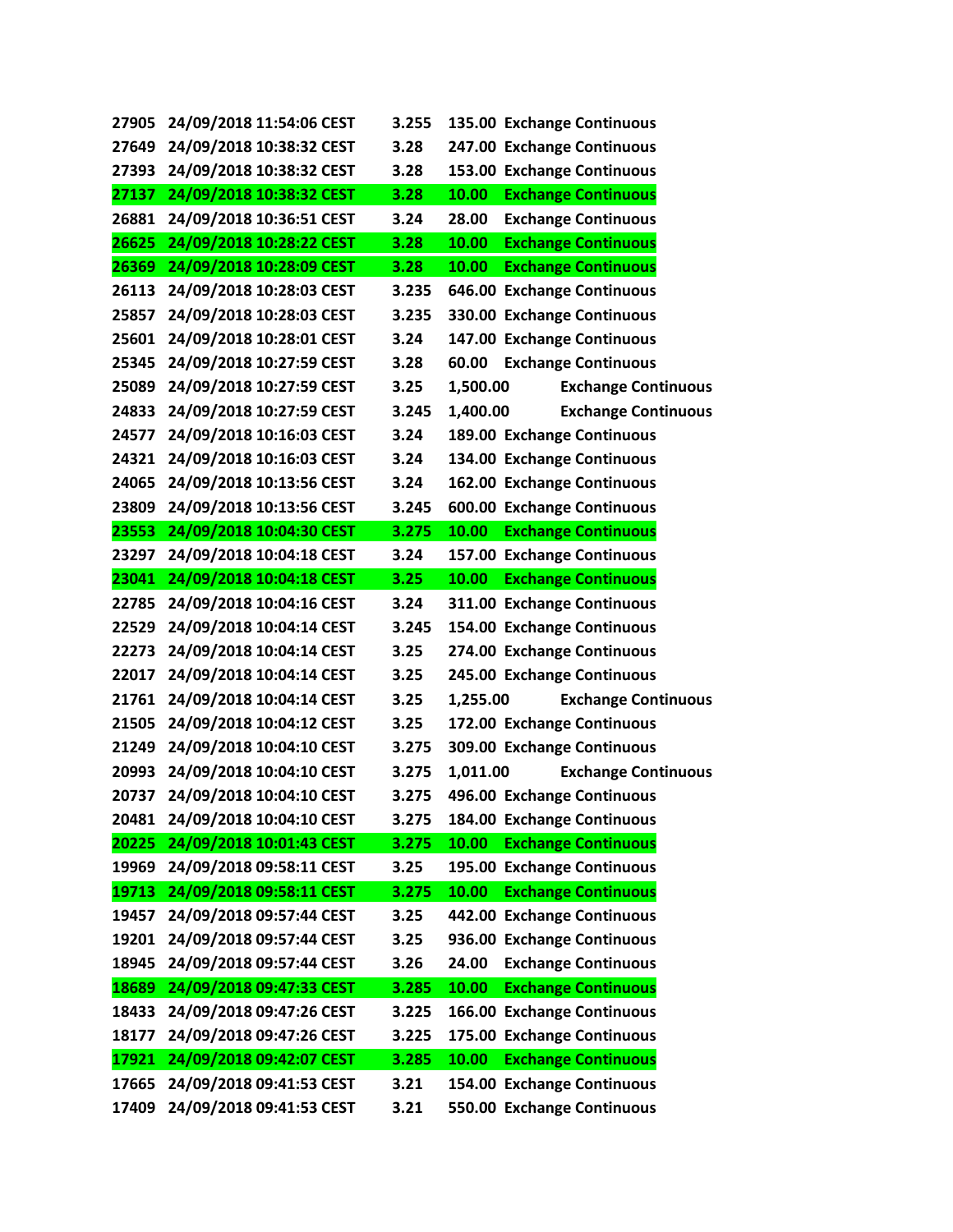| 17153 | 24/09/2018 09:40:21 CEST | 3.285 | 10.00  | <b>Exchange Continuous</b> |
|-------|--------------------------|-------|--------|----------------------------|
| 16897 | 24/09/2018 09:40:06 CEST | 3.21  |        | 166.00 Exchange Continuous |
| 16641 | 24/09/2018 09:40:06 CEST | 3.285 | 10.00  | <b>Exchange Continuous</b> |
| 16385 | 24/09/2018 09:39:59 CEST | 3.21  |        | 156.00 Exchange Continuous |
| 16129 | 24/09/2018 09:39:58 CEST | 3.21  |        | 863.00 Exchange Continuous |
| 15873 | 24/09/2018 09:39:58 CEST | 3.30  |        | 657.00 Exchange Continuous |
| 15617 | 24/09/2018 09:39:58 CEST | 3.30  |        | 850.00 Exchange Continuous |
| 15361 | 24/09/2018 09:39:58 CEST | 3.29  |        | 221.00 Exchange Continuous |
| 15105 | 24/09/2018 09:39:58 CEST | 3.28  |        | 500.00 Exchange Continuous |
| 14849 | 24/09/2018 09:39:58 CEST | 3.28  |        | 300.00 Exchange Continuous |
| 14593 | 24/09/2018 09:39:58 CEST | 3.28  |        | 800.00 Exchange Continuous |
| 14337 | 24/09/2018 09:39:58 CEST | 3.275 |        | 303.00 Exchange Continuous |
| 14081 | 24/09/2018 09:39:58 CEST | 3.27  | 54.00  | <b>Exchange Continuous</b> |
| 13825 | 24/09/2018 09:39:58 CEST | 3.27  |        | 500.00 Exchange Continuous |
| 13569 | 24/09/2018 09:39:58 CEST | 3.265 |        | 164.00 Exchange Continuous |
| 13313 | 24/09/2018 09:39:58 CEST | 3.26  |        | 261.00 Exchange Continuous |
| 13057 | 24/09/2018 09:39:58 CEST | 3.26  |        | 390.00 Exchange Continuous |
| 12801 | 24/09/2018 09:38:39 CEST | 3.26  |        | 110.00 Exchange Continuous |
| 12545 | 24/09/2018 09:38:39 CEST | 3.25  | 258.00 | <b>Exchange Continuous</b> |
| 12289 | 24/09/2018 09:35:44 CEST | 3.255 | 92.00  | <b>Exchange Continuous</b> |
| 12033 | 24/09/2018 09:35:44 CEST | 3.25  |        | 215.00 Exchange Continuous |
| 11777 | 24/09/2018 09:34:18 CEST | 3.25  | 4.00   | <b>Exchange Continuous</b> |
| 11521 | 24/09/2018 09:34:18 CEST | 3.25  | 6.00   | <b>Exchange Continuous</b> |
|       |                          |       |        |                            |
| 11265 | 24/09/2018 09:34:14 CEST | 3.21  | 164.00 | <b>Exchange Continuous</b> |
| 11009 | 24/09/2018 09:34:10 CEST | 3.23  | 95.00  | <b>Exchange Continuous</b> |
| 10753 | 24/09/2018 09:34:10 CEST | 3.25  | 273.00 | <b>Exchange Continuous</b> |
| 10497 | 24/09/2018 09:34:10 CEST | 3.25  | 67.00  | <b>Exchange Continuous</b> |
| 10241 | 24/09/2018 09:25:21 CEST | 3.25  | 10.00  | <b>Exchange Continuous</b> |
| 9985  | 24/09/2018 09:25:09 CEST | 3.23  |        | 205.00 Exchange Continuous |
| 9729  | 24/09/2018 09:25:09 CEST | 3.23  |        | 300.00 Exchange Continuous |
| 9473  | 24/09/2018 09:20:17 CEST | 3.25  |        | 230.00 Exchange Continuous |
| 9217  | 24/09/2018 09:18:41 CEST | 3.265 | 20.00  | <b>Exchange Continuous</b> |
| 8961  | 24/09/2018 09:18:21 CEST | 3.25  |        | 611.00 Exchange Continuous |
| 8705  | 24/09/2018 09:18:18 CEST | 3.25  |        | 202.00 Exchange Continuous |
| 8449  | 24/09/2018 09:18:18 CEST | 3.25  |        | 885.00 Exchange Continuous |
| 8193  | 24/09/2018 09:18:18 CEST | 3.25  |        | 400.00 Exchange Continuous |
| 7937  | 24/09/2018 09:18:18 CEST | 3.25  |        | 200.00 Exchange Continuous |
| 7681  | 24/09/2018 09:18:18 CEST | 3.245 |        | 472.00 Exchange Continuous |
| 7425  | 24/09/2018 09:17:31 CEST | 3.24  | 10.00  | <b>Exchange Continuous</b> |
| 7169  | 24/09/2018 09:17:23 CEST | 3.21  | 3.00   | <b>Exchange Continuous</b> |
| 6913  | 24/09/2018 09:17:23 CEST | 3.21  |        | 146.00 Exchange Continuous |